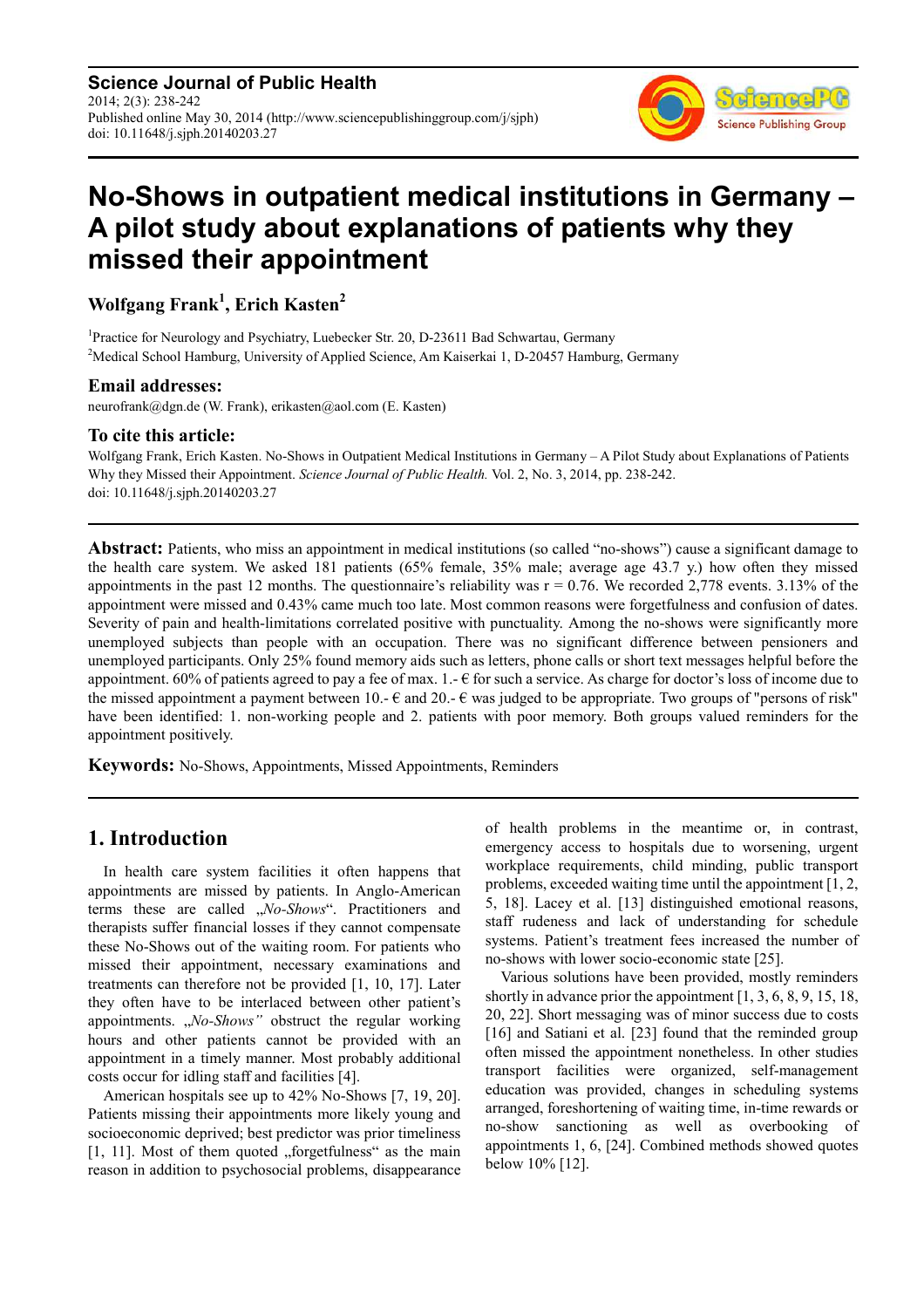In Germany currently no studies exist in outpatient medical facilities towards the *"No-Show*"-problem. Therefore this small pilot study asked for patient's reasons for not coming and what they regard as helpful reminders for punctuality.

## **2. Methods**

In a hypothesis-conducted cross-sectional study patients were interviewed with a self developed questionnaire. The participants were informed to return the questionnaire with their consent and their anonymous answers were scientifically analyzed. Reference period for the contacts with physicians were the past 12 months. The questionnaires were laid out in the waiting rooms of 6 doctors respectively therapists in the vicinity of the town of Luebeck (Germany) and the patients were asked to complete the questionnaire and drop it into a sealed box. Most of the questions were to be answered in a five-step range. Statistical analysis was predominantly done by nonparametric statistical methods (e.g. U-test, Spearman's correlation coefficient). In principle the median coefficient should have been calculated, but the median is known for "swallowing" minor differences, therefore we decided for the arithmetic average ±standard deviation.

Inclusion criteria: All adults with a minimum of one appointment in the medical system during the last 12 months. Exclusion criteria: (1) No doctor's/therapist's appointment during the last 12 months. (2) Implausible filled questionnaires. (3) Too much missing data  $(>10\%$  or no statement about the targeted variables 'missed appointments' and 'delays'). (4) Not matching reliability questions (see below).

The ethical committee of The University of Luebeck had no objections (Ref.-No.: 09-103).

### **3. Results**

#### *3.1. Sample*

In total 185 persons filled out the questionnaire, four samples had to be dismissed on behalf of too many missing items. To verify the reliability of answers, two items with quite similar contents have been submitted on two different locations of the questionnaire, one of them with reversed polarity. The Pearson's correlation coefficients were Rho=  $-0.761$ , resp. R=  $-0.756$  (p<0.01). The data had been proved consistent after scrutinizing every single patient, i.e. no data set had to be rejected. In addition, the statements were checked for consistency (e.g. male visits with an obstetrician, severity of pain not in accordance to the illness, accordance of the number of appointments with the number of the different medical faculties and others). Even with rigid application of these criteria, no further data-set had to be dismissed. 181 questionnaires were evaluable.

The two groups (with/without missed appointments) did not vary significantly in relation to gender (Chi<sup>2=0.82</sup>,  $p=0.22$ ) and age (t-test:  $p=0.22$ ) (see table 1). In total the collective group had had 2,779 appointments with a doctor or therapist in the reference period. Included were 87 (3,13%) no shows and 12 (0,43%) severe delays ( $> 1h$ ). 126 patients (69,6%) declared, never having forgotten an appointment. 39 (21,5%) missed once, 11 (6,1%) twice, 2 (1,1%) three times,  $1(0.6\%)$  four times and  $2(1,2\%)$  more than four times. 6 (3.3%) patients admitted to have been unpunctual, 1 (0,6%) twice and another one four times (0,6%). 123 stated no missing and no delayed appointments.

*Table 1. Description of the sample* 

The doctors/therapists visited within the survey period were: General Practitioner (74.6%), Dentist (64.1%), Neurologist (35.4%), Obstetricians (35.4%), Ophthalmologist (32.6%), Orthopedic Specialist (29.3%), Psychiatrist (28.7%), Physiotherapist (23.8%), Dermatologist (23.2%), Psychotherapist (23.2%), ENT Specialist (21.5%), Internist (17.7%), Surgeon (16.6%), Cardiologist (13.8%), Radiologist (11.0%), Occupational Therapist (6.1%), Endocrinologists (5.5%), Urologist (5.5%), Company Doctor (5.0%), Pulmonary Specialist (5.0%), Occupational Physician (1.7%), Speech and Language Therapist (1.1%), Human Geneticist  $(0.6\%)$ , others.

Forgetfulness was the main reason for missing an appointment, see fig. 1 for detailed causes.

#### *3.2. Detailed Results*

The first hypothesis inspects the context between severity of illness and missing of an appointment. The Mann-Whithney U-Test delivered significant differences between the groups without/with missed appointments (limitations due to illness: 3.26 $\pm$ 1.26 vs. 2.61 $\pm$ 1.17, Z= -3.299, p=0.001\*\*; seriousness of illness:  $3.47 \pm 1.24$  vs.  $3.08 \pm 1.01$ ,  $Z = 2.096$ , p=  $0.036$ <sup>\*</sup>), i.e. patients without missed appointments estimated to be more restricted by their illness and felt more pain. Spearman's correlation coefficient between this restrictions and the number of missed appointments is  $R = -0.256$  (p=0.01<sup>\*\*</sup>); between intensity of pain and missed appointments R=-0.153 (p=0.053, trend), i.e. the more restrictions of every-day life the less missed appointments.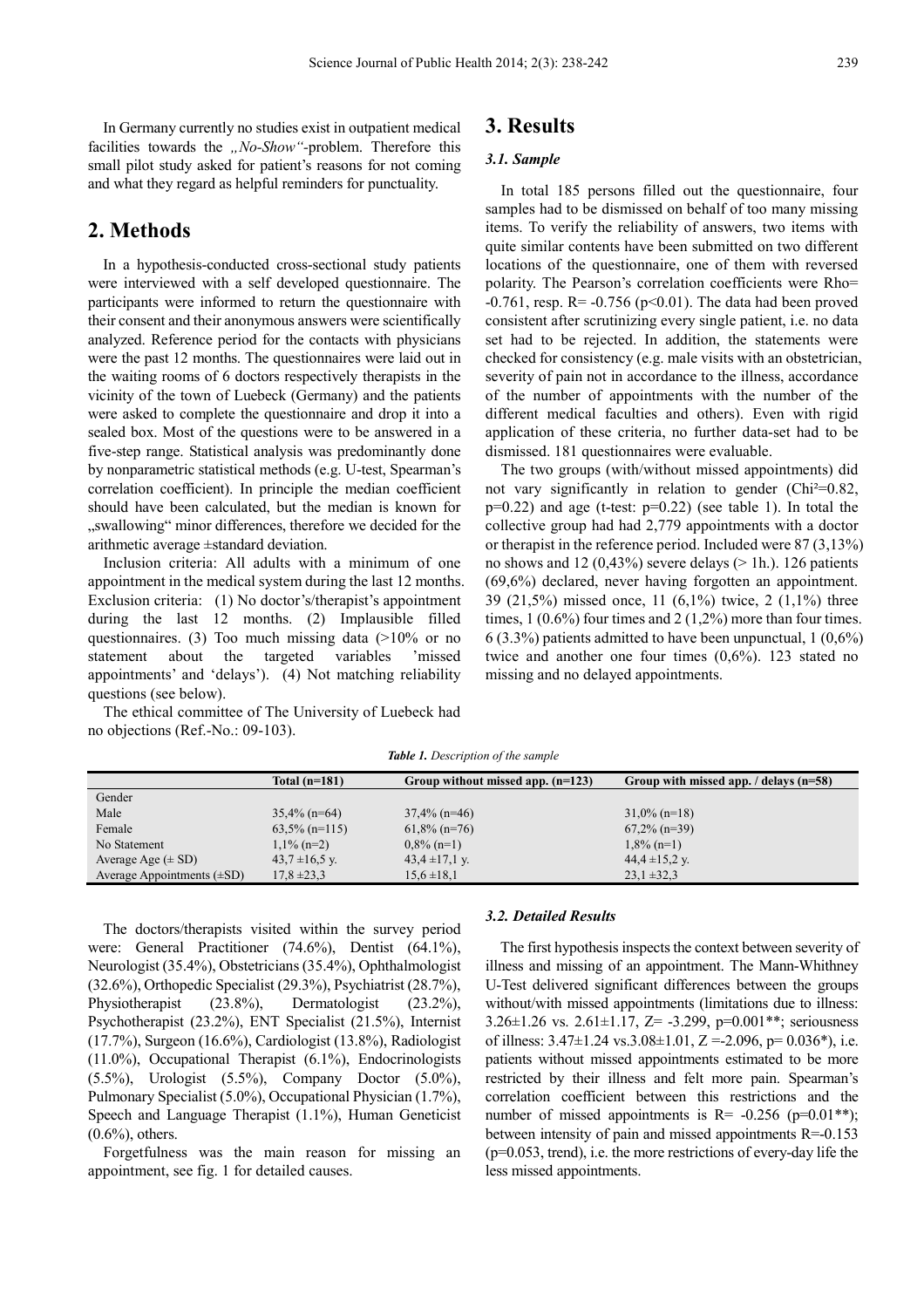

*Figure 1. Reasons for missed appointments* 

The second hypothesis compared the connection between frequency of rendezvous in the medical system and failed meetings. The group with missed appointments/delays showed a higher number of dates (average  $15.6\pm18.1$  vs. 23.1±32.3; t-test p=0.054, trend). The Pearson's correlation coefficient was *r*=0.15 (p=0.07, trend).

Hypothesis  $H_4$  tested gender differences. Results prove that women missed their appointments less frequently than men  $(0.44\pm0.74 \text{ vs. } 0.56\pm1.53)$  but were delayed slightly more often  $(0.07\pm0.41 \text{ vs. } 0.06\pm0.30, \text{ both n.s.})$ .

Hypothesis  $H_4$  examined the impact of age. The correlation coefficient between age and missed appointments was  $r=0.11$  ( $p=0.17$ , n.s.), i.e. there is no significant difference between younger and older patients.

Hypothesis  $H_5$  checked for differences between employed  $(n=105)$  and unemployed patients  $(n=39)$ . There was only a trend in respect to the amount of missed appointments (employed  $0.34\pm0.63$ , retiree/unemployed  $0.92\pm1.89$ , p=0.056), but a significant difference within the delayed meetings (employed 0.05±0.40, retiree/unemployed  $0.18\pm0.45$ ,  $p=0.002**$ ). Unemployed patients (a) and retirees (b) did not differ significantly: (a)  $1.11 \pm 1.96$  missed appointments and  $0.22\pm0.44$  delays and (b)  $0.87\pm1.90$ missed appointments and 0.17±0.46 delays.

Hypothesis H6 explored self esteem of memory capacity. Spearman's Rho between judgment of own memory performance and occurrence of missed appointments amounts to  $R=0.25$  (p =0.001<sup>\*\*</sup>), as well as between own judgment of recollection and missed appointments R=0.23 (p=0.002\*\*). Frequency of missed work-related and personal dates correlated significantly with missed appointments in the health care system  $(R=0.26, p=0.001**$ resp. R=0.25, p=0.001\*\*). Patients who have a tendency to forget their appointments in the outpatient medical systems rate their memory-capacity as poor and forgot other appointments, too.

Hypothesis H7 evaluated whether patients with forgotten scheduling would accept reminders rather than people without missed appointments. Questioned was the helpfulness of a written reminder, a phone call or a short message (SMS).

*Table 2. Frequency of answers regarding reminders* 

|                         | Letter of<br><b>Reminder</b> | <b>Phone Call</b> | <b>SMS</b>      |
|-------------------------|------------------------------|-------------------|-----------------|
| No, not                 | $32.6\%$ (n=59)              | $33.7\%$ (n=61)   | $37.0\%$ (n=67) |
| Rather not              | $27.1\%$ (n=49)              | $27.6\%$ (n=50)   | $13.8\%$ (n=25) |
| Neither/nor             | $12.7\%$ (n=23)              | $10.5\%$ (n=19)   | $11.0\%$ (n=20) |
| Rather yes              | $19.9\%$ (n=36)              | $20.4\%$ (n=37)   | $16.0\%$ (n=29) |
| Yes, much so            | $6.6\%$ (n=12)               | $6.6\%$ (n=12)    | $6.1\%$ (n=11)  |
| No comment no<br>mobile | $1.1\%$ (n=2)                | $1.1\%$ (n=2)     | $16.0\%$ (n=29) |

There was certain reluctance towards reminders as shown in Tab. 2. About 60% of interviewees did not want them, about 10% are indifferent and only 25% of them regarded them as helpful. A closer data analysis between patients with / without failed appointments revealed, that the group with forgotten dates found reminders rather helpful (see Tab. 3).

Exploratory evaluated was the level of acceptance fees for not showing up. Tab 4. lists the rate of alternatives. Noticeable is that only 6.5% in the failing category marked "amount of real loss", whereas 19.4% of the punctually patients agreed to accept such a fee (U-Test:  $p=0.09$ ; Z= -1.69).

*Table 3. Discrimination of study participants with/without failed appointments to the three questions of reminders.* 

|                              | <b>No missed</b><br>appointment<br>$(n=123)$ | <b>Missed</b><br>appointment<br>$(n=56)$ | <b>Mann-Whithey</b><br><b>U-Test</b> |
|------------------------------|----------------------------------------------|------------------------------------------|--------------------------------------|
| Letter of<br><b>Reminder</b> | $2.09 \pm 1.11$                              | $3.09 \pm 1.46$                          | $Z = -4.31$<br>$p = 0.001**$         |
| <b>Phone Call</b>            | $2.16 \pm 1.21$                              | $2.87 \pm 1.44$                          | $Z = -3.15$<br>$p = 0.002**$         |
| <b>SMS</b>                   | $2.71 \pm 1.44$                              | $3.50 \pm 1.62$                          | $Z = -2.94$<br>$p = 0.003**$         |

*Table 4. Acceptance for fees for missed appointments.* 

|                             | <b>Total</b><br>$(n=159)$ | Without<br>missing<br>$(n=113)$ | With missing<br>resp. delay<br>$(n=46)$ |
|-----------------------------|---------------------------|---------------------------------|-----------------------------------------|
| <b>Fees not</b><br>accepted | $10.0\%$ (n=16)           | $18.8\%$ (n=10)                 | $10.9\%$ (n=5)                          |
| 10.- $\epsilon$             | $42.8\%$ (n=68)           | $39.8\%$ (n=45)                 | $52.2\%$ (n=24)                         |
| $20 - E$                    | $22.6\%$ (n=36)           | $23.0\%$ (n=26)                 | $21.7\%$ (n=10)                         |
| $30.-€$                     | $8.8\%$ (n=14)            | $8.8\%$ (n=10)                  | $8.7\%$ (n=4)                           |
| <b>Amount of</b>            |                           |                                 |                                         |
| real income                 | $15.7\%$ (n=25)           | $19.4\%$ (n=22)                 | $6.5\%$ (n=3)                           |
| loss                        |                           |                                 |                                         |

## **4. Discussion**

There are some restrictions within this pilot study. At first, there is always a bias in such voluntary explorations. Some kind of people always refuse to answer such questionnaires; inevitably only selective data are gathered. There is no realistic solution for this problem, because the answers have to be voluntarily. On the other hand, because anonymity was ensured, there is no cause to think that predominantly punctual patients participated. The representativeness of this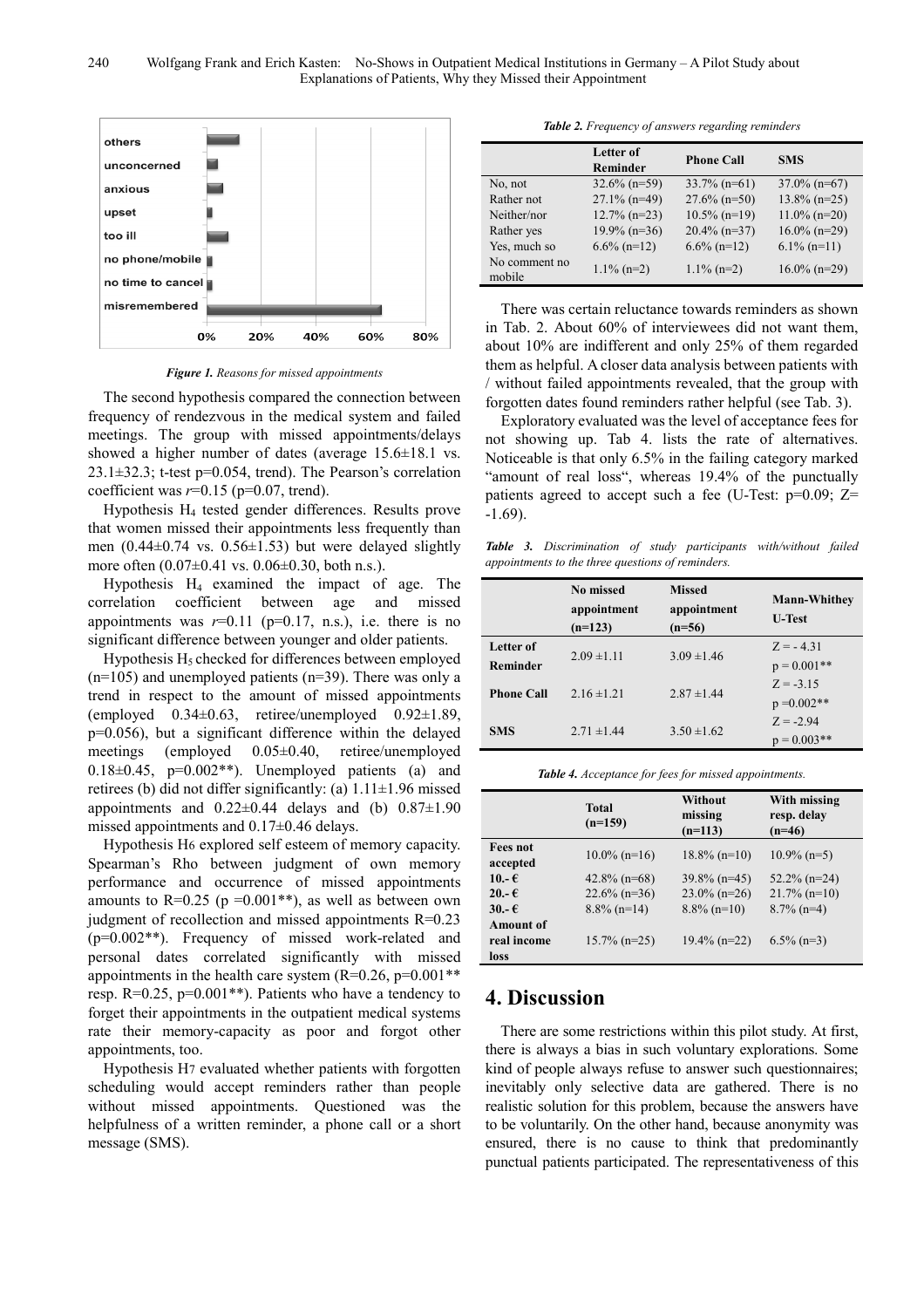study is limited to patients of Luebeck's vicinity.

181 questionnaires went into data analysis. The reference period included 2.779 appointments, average about 17 appointments per patient/year. Within these data occurred 87 totally missed and 12 heavy delays. 67.9% admitted never having missed an appointment with a doctor or therapists, 32.1% of the participants forgot dates or were delayed.

These German findings are below numbers of international studies. Lehmann et al. [14] in a Swiss clinic found 206 of 1.296 appointments have not been met. Okotie et al. [21] investigated 226 urological outpatients, 63.2% were punctual and 14.8% never came.

In regard to gender- and age-pattern, our data did not find any distinctions between timely patients and No-Shows. The predominant reason was "forgetfulness" and "confusion of dates".

We found low levels of missed rendezvous in accordance to severe pain and limitations in daily activities. This result is not amazing. The number of consultations of the missing/delayed group was nearly 50% higher than by the other patients, but the correlation coefficients revealed only a trend. Therefore the sheer quantity of visits only plays a minor role. People with severe pain and restrictions are still punctual under high numbers of appointments.

The non-employed cohort was significantly more failing/delaying. Not given is failing/delay with the employed group, although these are more occupied. Unemployed and retirees failed more often.

According to our study, patients who forget their appointments in the outpatient health care system, judge their memory as poor and are also forgetful about job-related and private appointments. Both groups of non-employed (job-seeking and pensioners) varied significantly compared with the employed group. Therefore there exist two groups of "persons of risk".

Satiani et al. [23] asked 8.766 patients about appointment reminders, only 53% agreed. Our study confirms skepticism towards reminders. 60% roughly did not want them, only 25% considered them as helpful. As rather helpful the reminders were judged from the group of forgetful patients. The majority (about 60%) was willing to pay the max. of 1.-  $\epsilon$  for a reminder. Patients who already had forgottten an appointment did not agree to pay more for a reminder.

We asked exploratory for no-show fee-acceptance. Smoller et al. [24] found no standards whatsoever. Some institutions fail to respond; some ask for a surcharge, some notified exclusion of further treatment. 10% of our whole sample rejected such a charge, 42% considered a fee of 10.-  $\epsilon$  as appropriate, another 23% 20.-  $\epsilon$  and 9% voted for 20.-  $\epsilon$ . 16% judged a charge according to the real loss of doctor's/therapist's income as fair. Highlighted is the underestimation of occurring losses due to No-Shows in the health care system. Many patients believe that No-Shows can always be filled up from a full waiting room. On the other hand quality management requires practitioners to provide appointments on schedule in order to avoid waiting time. Professional groups like psychotherapists don't have a waiting room for walk-in clients. Running expenses for rent,

receptionists and equipment occur during idle times and are in Germany in no way covered by 10.-  $\epsilon$  or 20.-  $\epsilon$ . Health insurances do not pay for not performed services. If not retrieving them from the patient, the doctor/therapist is left alone with his expenses. However, in most cases one never gets charges off patients who forgot their appointment. Legally the doctor/therapist is obliged to prove the appointment, which requires expanded management. This will hardly be performed by ambulatory institutions. There is even no chance to refuse making an appointment with patients who often have missed theirs before. A termination of treatment in the health care system collides with narrowly defined public service obligations, implicating compulsory treatment of an ailing person.

Practical conclusions: Most important take home message of this little pilot study is: Unemployed and retired patients seem to forget appointments more often. Data show that these patients are often aware of their memory deficits. It is too tedious to forward reminders to all patients, however consideration is worth to target "persons at risk". This could be performed while arranging the appointment. Following our conclusions a 1.-  $\epsilon$  fee would be acceptable for most patients, particularly when impending a fine for "No-Show".

## **Acknowledgements**

We thank all patients who participated in this study. We thank David Reeves for his corrections in an earlier draft of this article.

## **References**

- Barron WM. Failed appointments. Who misses them, why they are missed, and what can be done. *Prim Care.* 1980; 7: 563–574.
- [2] Belardi FG, Weir S, Craig FW. A controlled trial of an advanced access appointment system in a residency family medicine center. *Fam Med*. 2004; 36(5): 341–345. I. S. Jacobs and C. P. Bean, "Fine particles, thin films and exchange anisotropy," in Magnetism, vol. III, G. T. Rado and H. Suhl, Eds. New York: Academic, 1963, pp. 271–350.
- [3] Bigby J, Giblin J, Pappius EM, Goldman L. Appointment reminders to reduce no-show rate. *JAMA*. 1983; 250(13): 1742–1745.
- [4] Bigby JA, Pappius E, Cook EF, Goldman L. Medical consequences of missed appointments. *Arch Intern Med*. 1984; 144(6): 1163–1166.
- [5] Cashman SB, Savageau JA, Lemay CA, Ferguson W. Patient health status and appointment keeping in an urban community health center. *J Health Care Poor Underserved*. 2004; 15(3): 474–488.
- [6] Gatrad AR. A completed audit to reduce hospital outpatients non-attendance rates. *Arch Dis Childhood.* 2000; 82: 59–61.
- [7] Goldman L, Freidin R, Cook F, Eigner J, Grich P. A multivariate approach to the prediction of no-show behavior in a primary care center. *Arch Intern Med*. 1982; 142(3): 563–567.